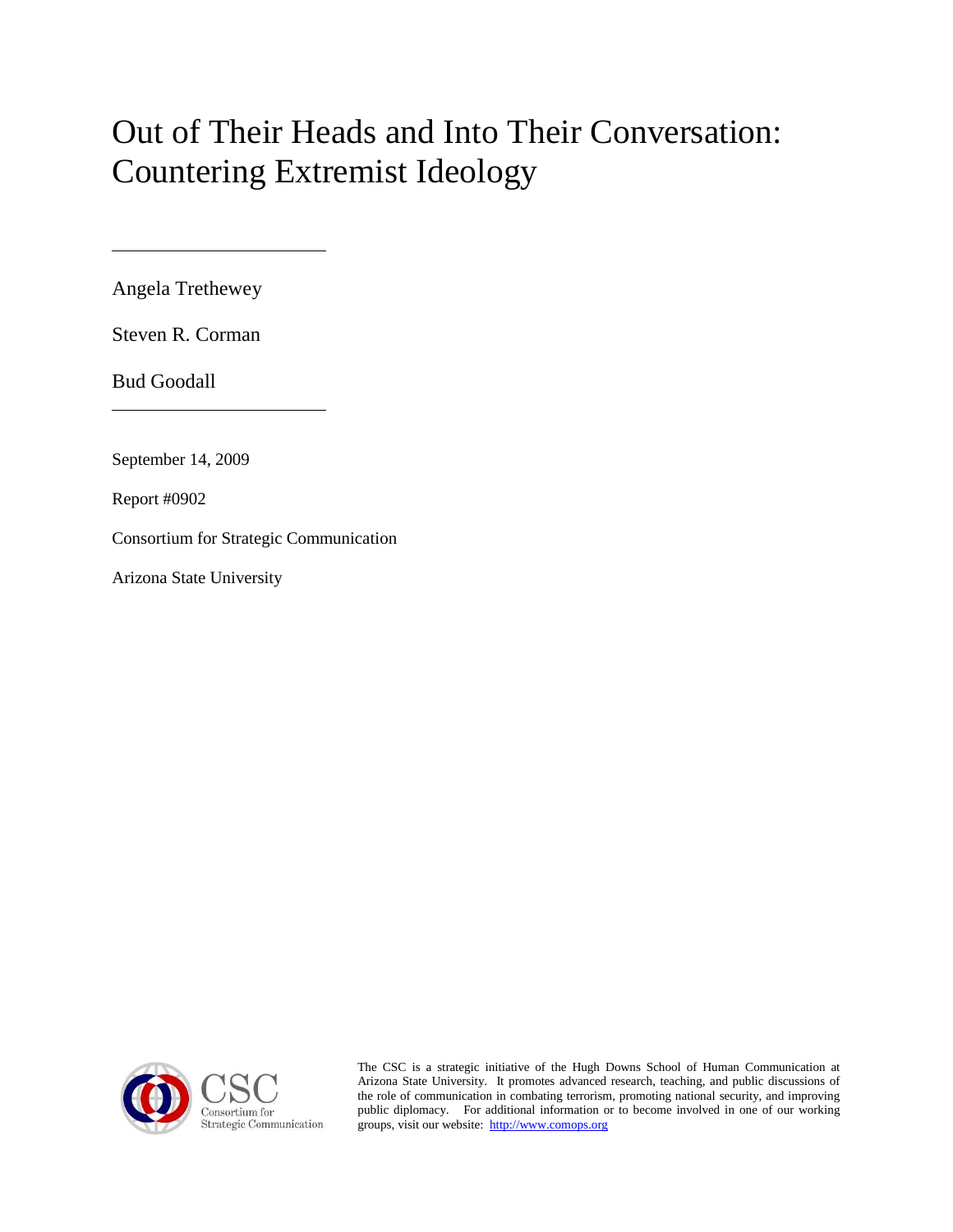## **EXECUTIVE SUMMARY**

Ideology is often ignored or deemed irrelevant to strategic communication because it is an old, possibly leftist, idea that is associated with academic social critique. It is treated as something that lives in the heads of individuals, driving them to radical action. From this point of view the concept is not really practical because by the time someone has adopted an ideology, it is too late.

We advocate a different view of ideology, as a system of ideas about how things are or ought to be that circulates in social discourse. This is a more practical view because it treats ideology not as an idea stuck in someone"s head, but as something that is subject to influence through strategic communication. To be effective in these efforts we must understand culture and narrative, and have a clear grasp of what ideology does.

Ideology has four functions. We illustrate these with detailed examples. *Naturalizing* means turning socially constructed, politicallymotivated, and fluid ideas into taken-for-granted assumptions, beliefs, and meanings. Doing so makes them seem fixed, objective, and "naturally occurring." *Obscuring* is denying or hiding contradictions in ongoing systems of meaning, making them seem to be seamless, coherent, and unified worldviews. *Universalizing* means presenting the interests or concerns of those in power as the interests of all group members. And *structuring* involves creating rules and resources in a social system that preserve an ideology.

Adopting this point of view we can see that the way to resist ideology is to interfere with its functions. To undermine naturalizing we can focus on challenging assumptions, beliefs, and meanings behind an ideology. To fight obscuring we can target contradictions, pushing them into the open. To target universalizing we can engage subgroups and their leaders, politicizing the differences in interests that ideology tries to smooth over. And to resist structuring we can place stress on the structures and/or promote alternatives that might replace, undermine, or circumvent them. We provide several examples of each of these ideology countermeasures.

Of course these same methods are used by extremists against us. This makes it imperative that we avoid at all costs giving adversaries ammunition with which to challenge our assumptions, target our contradictions politicize our groups, and breach our structures.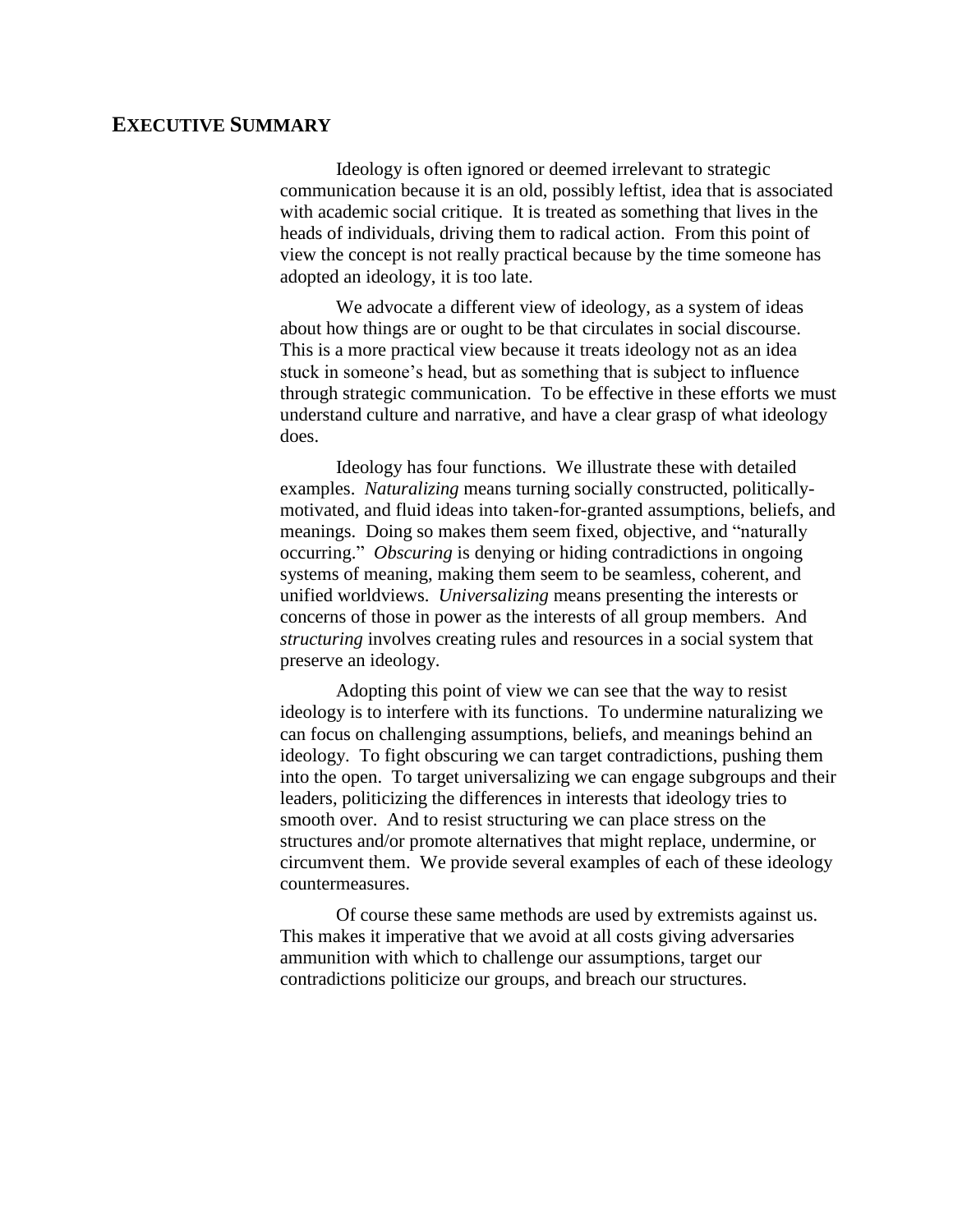## **A DIFFERENT CONCEPTION OF IDEOLOGY**

Ideology is often ignored or deemed irrelevant to strategic communication. In part this is because it is an old idea. Some also associate it with leftist discourse that seems stuck in a rickety drydock of Marxist thought, bordered by a deep and impenetrable quagmire of sociological critique.<sup>1</sup> Academic uses of the term often lead to oversimplification (e.g., "it's all about power") or over-complication of power relations on the ground. Ideological critique may be an edifying pastime for academics, but it seems a little too "precious" for strategic communication: It tells us nothing about how ideologies get into people"s heads to begin with—how they circulate, develop, and spread—or how those processes might be interrupted.

What exactly *is* ideology? That is a crucial question for the purposes of countering ideological support for terrorism (CIST), because our conception of what ideology is frames our thinking about how it can be countered. For some people, ideology has a negative connotation. Ideology is an evil force, as in Nazi or communist or terrorist ideology.

While ideology can be sinister, it can also be benevolent. For example the United States has a democratic ideology that values political participation, representation, and control of government by the people. So at base, ideology is not necessarily good or bad. It is best thought of as a taken-for-granted *system of ideas* about how society should work.

Many theorists treat ideology as an internalized guide for living that makes people think and act in a particular way. Stigler, for example, calls ideology "an image of society and a political program."<sup>2</sup> These definitions tend to treat ideology as a *fait accomplis*, something that is somehow implanted, fully formed, into the heads of individuals. Once implanted in the brain, ideology—without interruption—drives actions. What this narrow and rigid "mentalist" conception of ideology lacks is what years of ethnographic fieldwork in contested cultures has consistently shown to be true. Namely, lived experience is always understood and enacted by community members through ideas that adapt and mutate based on shared meanings in local contexts.<sup>3</sup>

Those shared meanings are shaped by historical and cultural narratives, present perceived political and religious circumstances, and economic, social, and familial realities. They are enabled by everyday exchanges and interpretations of opinions, rumors, and accounts. They are influenced by direct application of persuasion and propaganda by information leaders. In other words, *what is lacking in our understanding of ideology is an awareness of the local, cultural and communication contexts that allow for, even encourage, the viral spread of these ideas*.

Until we understand that, we can know nothing about how ideologies get into people"s heads to begin with—how they circulate,

*What our understanding of ideology lacks is an awareness of local cultural and communication contexts.*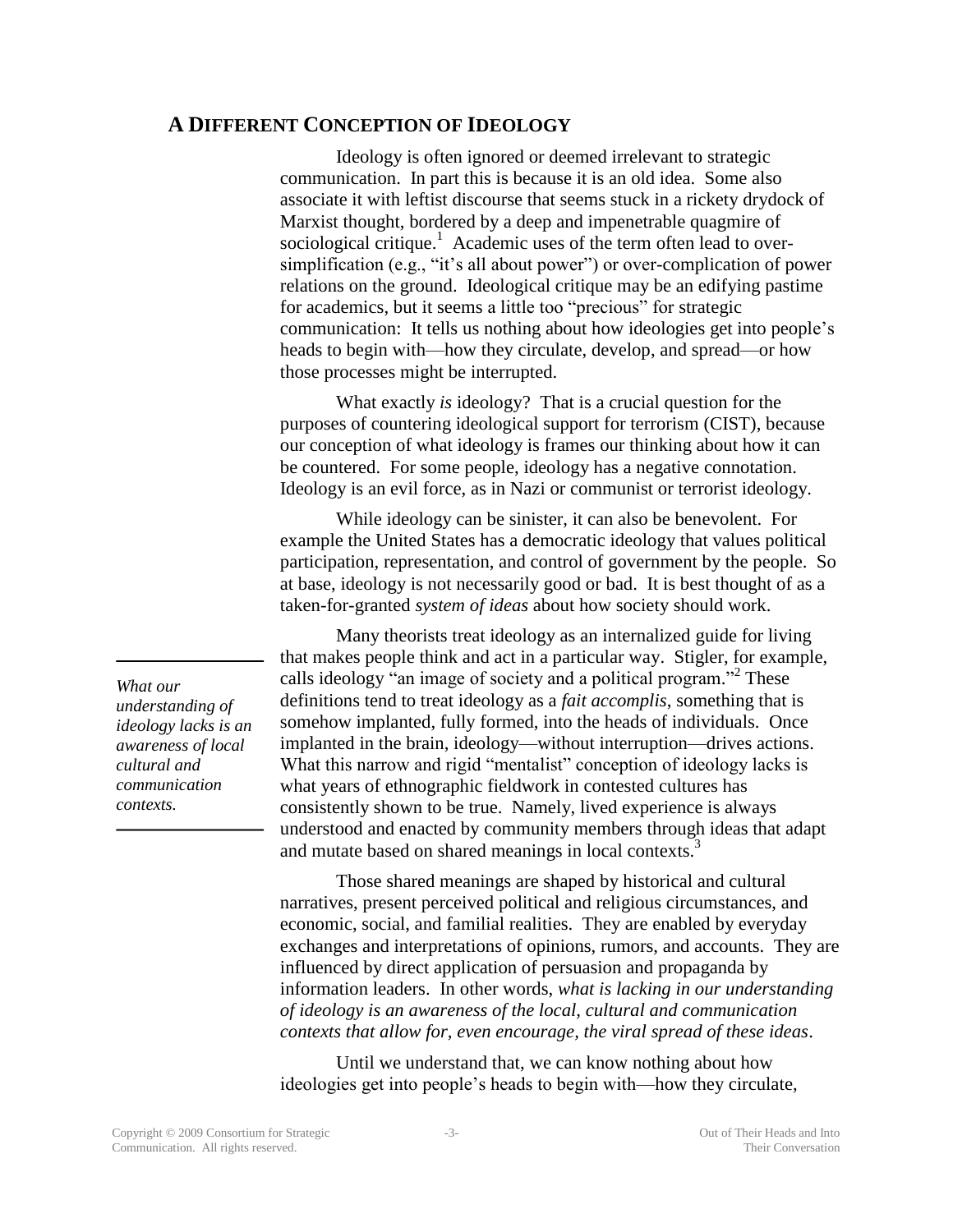develop, and spread—or how those processes might be interrupted. In this paper, we outline an alternative approach to ideology as a meaning-based and meaning-making communication activity. In this paper our goal is to explain how a meaning-based approach to ideology can enhance and sharpen our strategic communication practice. We begin by explaining this different conception of ideology, then turn to a discussion of its implications for ideology countermeasures.

# **FOUR FUNCTIONS OF IDEOLOGY**

From a communication perspective, ideology refers to basic, often unexamined, systems of ideas about how things are or ought to be, which circulate in public discourse. Since ideology tells its adherents what exists, what is good, what is bad, and what is possible, it prevents alternatives to these judgments from developing.<sup>4</sup> Interfering with these functions is a key to ideological countermeasures.

Ideology can be explicitly articulated. For example it can appear in speeches, sermons, propaganda, and so on. But it usually operates implicitly, woven into the fabric of everyday life, particularly in narratives and snippets (fragments) of narratives that are shared and reproduced in everyday conversation. Ideology comes to be understood as simply "the way things are" because it is built into the routine interactions and narratives in families, communities, workplaces, and media.

Ideology is, fundamentally, what makes power and control possible. From a communication point of view, ideology accomplishes its power and control through four political functions: Naturalizing, obscuring, universalizing, and structuring.<sup>5</sup> In the pages that follow, we give examples of these functions based on U. S. ideological foundations as well as those of violent extremists. Our purpose in using the U.S. examples is *not* to suggest that U.S. ideology is similar to extremist ideology. Rather it is to (a) illustrate the four functions with examples from our readers" own culture, (b) demonstrate that ideology is not just something that the Bad Guys have but something universal and familiar, and (c) show that these ideas apply to benevolent as well as malicious ideas. After detailing the four functions, we explain how viewing ideologies in this way opens up possibilities for countering or interfering with them.

#### **Naturalizing**

The first communicative function of ideology is to turn socially constructed, politically-motivated, and fluid ideas into taken-for-granted assumptions, beliefs, and meanings. They are made to seem fixed, objective, and "naturally occurring." For example, in U.S. culture, we are familiar with the symbolism of the American flag, the lyrics of the National Anthem, statements that our country is the strongest and best in

*Ideology usually operates implicitly through narratives that are reproduced in everyday conversation.*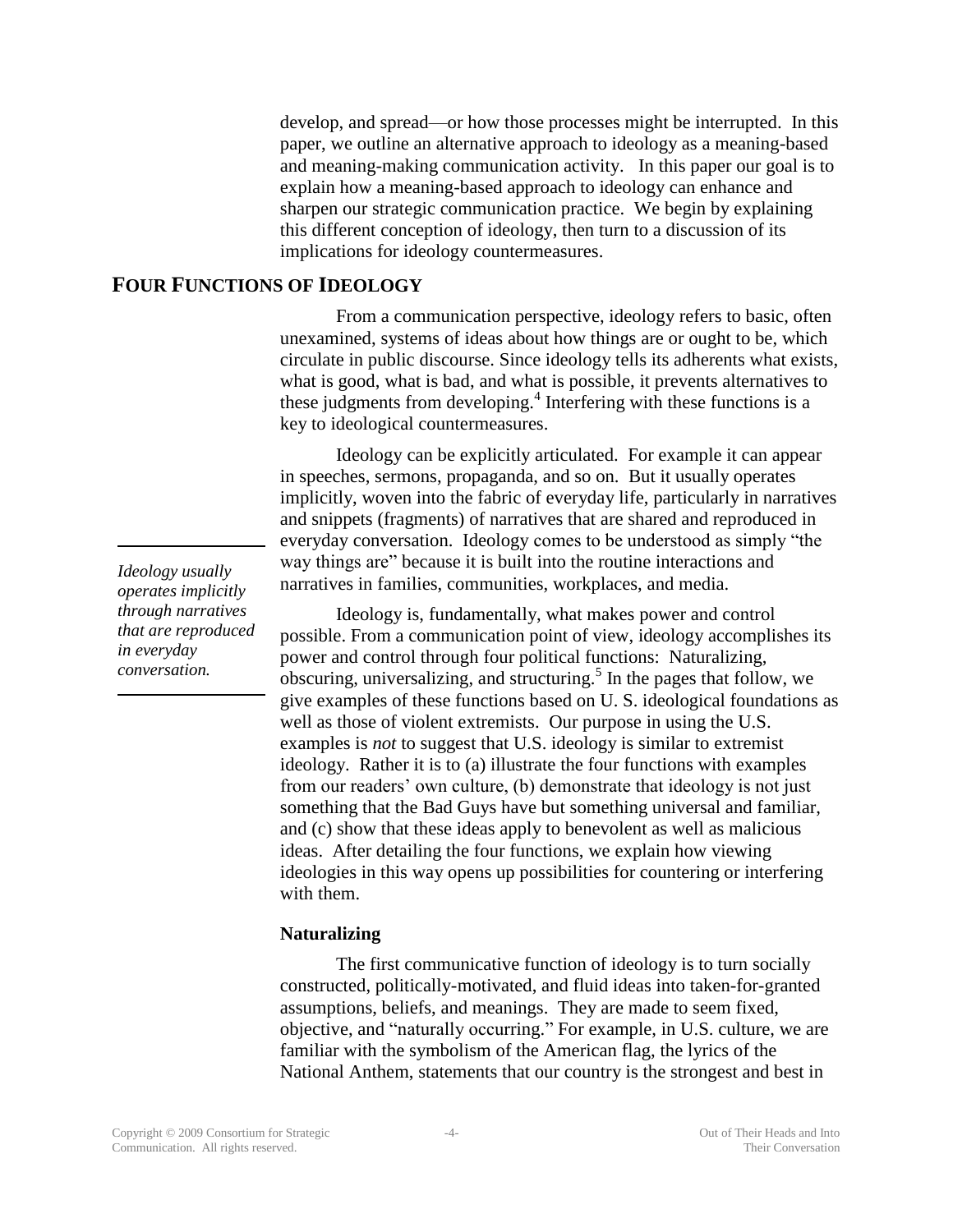the world because of our freedoms and adherence to democracy, and so on. Individually, these images, words, phrases, and sounds are *fragments*  of ideology, but in everyday practice they become woven together in a coherent ideological narrative—The American Story. The narrative underscores values we routinely take for granted, so our American ideology becomes "naturalized" and reinforces our democratic political agenda, which is always a work-in-process.

In the Islamist extremist orbit, a dominant naturalizing narrative is outlined in Said Qutb"s book, *Milestones*. 6 In it, he recalls the *Jahiliyya,* a period of ignorance, polytheism, and barbarism that preceded the revelations to Muhammad. The Prophet rectified these conditions, according to Qutb. But since Muhammad"s death there has been a steady erosion of Muslim culture, partly through the efforts of the enemies of Islam. This has brought a gradual return to conditions similar to those that existed before the revelations, according to Qutb—in other words, a *new* Jahiliyya. In order to rectify the situation, it is necessary to go back to the way things were before. The new Jahiliyya thus becomes a sort of "back to the future" narrative that functions ideologically.

*If you accept Qutb's narrative, then it is natural to think you must take action against the enemies of Islam.*

Qutb"s narrative naturalizes several assumptions that are key to extremist ideology. These include the idea that the worldwide Muslim community, the *Ummah*, is in a state of continuing decline, that this is a result of forces working against it, that to be in this state of decline is against the wishes of God, and that it is the Muslims" duty to fix the situation just as the Prophet did. If you accept Qutb's narrative and the assumptions that flow from it, then it is natural to conclude that you must take action against the enemies of Islam and support others who are doing so. It is also natural to think that because the crisis is extreme, extreme methods are justified in dealing with it.

Community members need not tell Qutb"s whole story in order to reproduce and uphold the ideology. They only have to invoke the term "new Jahiliyya" or bemoan the decline of the Ummah to bring its ideological force to bear in everyday conversations.

## **Obscuring**

A second function of ideology is to obscure or deny contradictions in ongoing systems of meaning. Ideologies work effectively when they are perceived as seamless, coherent, unified worldviews. The problem is that meanings are by their nature ambiguous and contradictory<sup>7</sup> because they are based on words and other symbols that require interpretation. Ideology solves this problem by smoothing over tensions, contradictions and paradoxes that are inevitable in systems of meaning.

For instance, in American culture, we live in a democracy where one of our highest principles is "one person, one vote." So why do we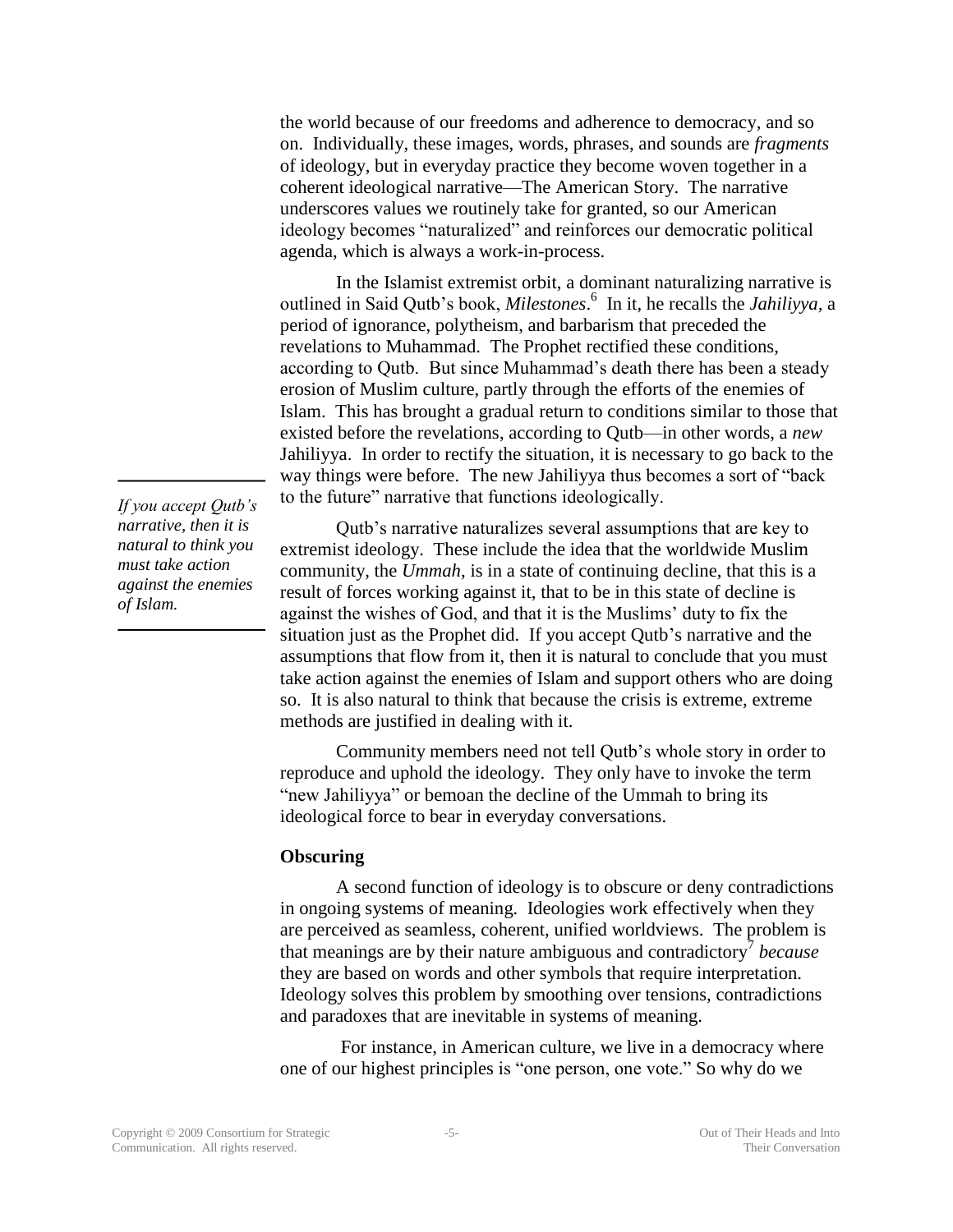routinely give up this democratic ideal at work, letting a few "bosses" make unilateral decisions about what is best for the rest of us? Our capitalist ideology obscures this glaring contradiction by providing reasons to deny or ignore it. It says that work is different from civic life, a special situation where "one person, one vote" does not apply. Or it invokes "efficiency" arguments by suggesting that "one person, one vote" at work would result in system inefficiencies that would interfere in the doing of business and the making of profit.<sup>8</sup>

Islamist ideology also works to obscure contradictions. A prime example of this is terrorist operations that kill innocent people, especially Muslims and Muslim children. One of the Hadiths quotes Muhammad as saying: "Whoever killed a person having a treaty with the Muslims, shall not smell the smell of Paradise though its smell is perceived from a distance of forty years."  $9$  And the Qur'an says:

They are lost indeed who kill their children foolishly without knowledge, and forbid what Allah has given them forging a lie against Allah; they have indeed gone astray, and they are not followers of the right course. (6:140)

Terrorist operations clearly kill other Muslims and their children, and this creates a contradiction that extremist ideology must somehow smooth over. One tactic is to argue that there is a legitimate war between the House of Islam (*Dar al-Islam*) and the House of War (*Dar al-Harb*, i.e. countries ruled by non-Islamic governments), and that it is the duty of Muslims to prosecute this war.<sup>10</sup> Because the realities of war mean innocents might be unavoidably killed, such killing is acceptable. As the influential cleric Sheikh Yousef Al-Qaradawi explains,<sup>11</sup>

> the Muslim clerics, or most of them, have agreed that it is permissible to kill Muslims if the army that attacks the Muslims hides behind them, that is, uses them as barricades or human shields, and sets them at the front so that the fire, arrows, or spears of the Muslims will harm them first. The clerics have permitted the defenders to kill these innocent Muslims, who were forced to stand at the head of the army of their enemies… Otherwise the invading army will enter and annihilate their offspring and their harvests. There was no choice but to sacrifice some [of the Muslims] in order to defend the entire [Muslim] community… Therefore, if it is permitted to kill innocent Muslims who are under coercion in order to protect the greater Muslim community, it is all the more so permissible to kill non-Muslims in order to liberate the land of the Muslims from its occupiers and oppressors.

In this case, ideology functions to deny the fundamental contradictions. Just as the workplace is a context for Americans where the rules of democracy don"t apply, jihad is a special situation for Muslims where the rules against killing innocents don"t apply. The extremists make many other arguments as well<sup>12</sup> because, as we argue below, this is a crucial contradiction for them to obscure.

*Extremist ideology makes jihad into a special situation where rules against killing Muslims don't apply.*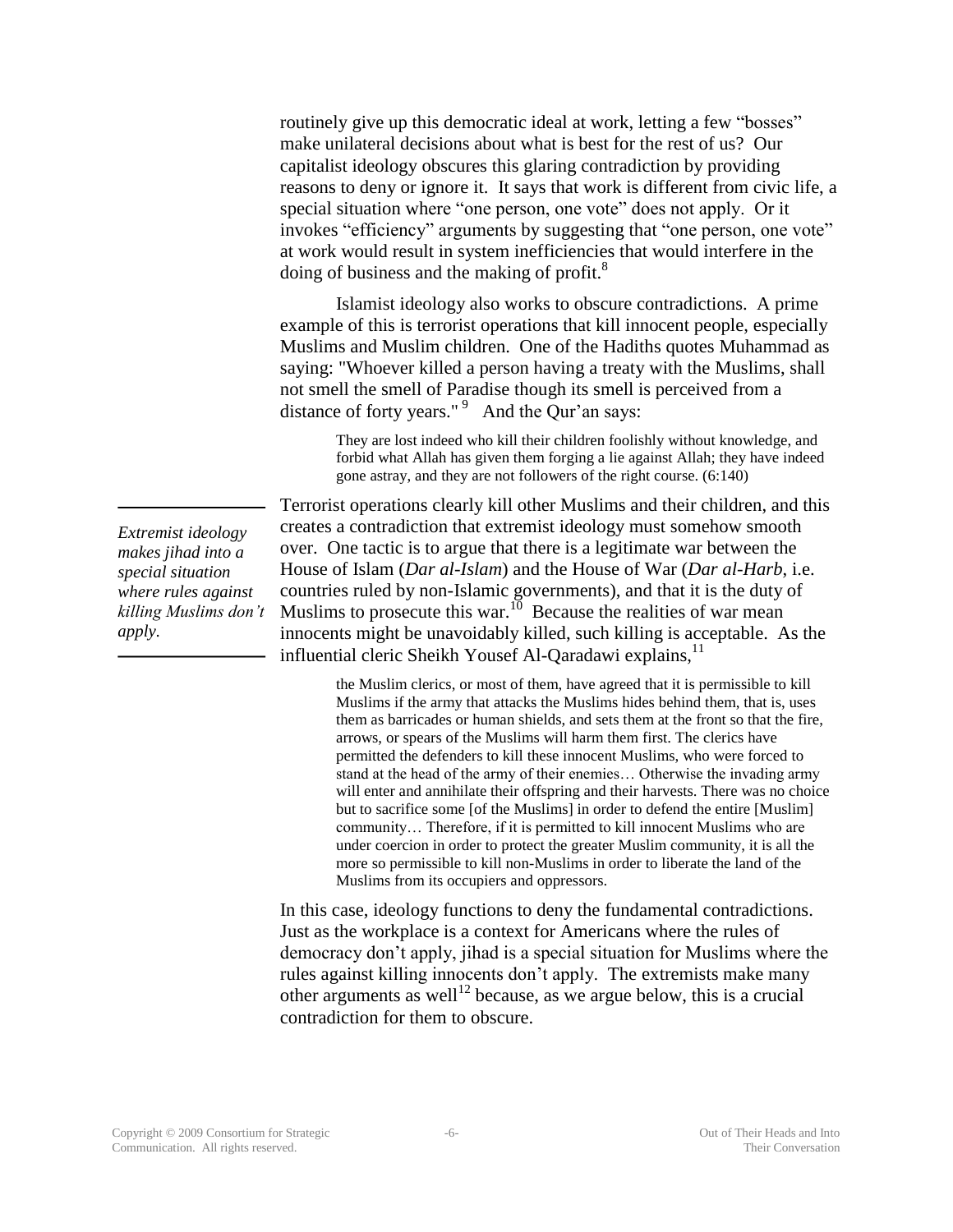## **Universalizing**

Whereas the obscuring function works to gloss over ideological contradictions, universalizing works to present the interests or concerns of those in power as the interests of all group members. Ideologies are most effective when they enable elites to maintain their power without appearing to enforce that power with an "iron fist."

Until fairly recently, large salaries for CEOs in the United States have been framed, ideologically, as good, right and natural—a reflection of what the market will bear. The hope, of course, for Americans who do not earn such salaries is that we might one day reach these lofty heights ourselves. The cultural narrative of the American Dream reinforces the idea that CEO salaries, at even 350 times the rate of average employees, are good for all of us, because they're good for business.<sup>13</sup> A careful unpacking of the situation reveals that existing wage structures are good for CEOs and their interests, but it's questionable how much they help the "universal" average employee. Yet ideology pushes the interests of the powerful CEOs into the background, away from scrutiny. It even withstood significant public outrage about pay practices that arose during the 2008-2009 economic meltdown.

Stigler notes that terrorists present the group"s desires in the broadest, most universalizing possible fashion. Such universal positioning "may aid the leaders' efforts to inspire their current followers, gathering recruits, and attracting sources of funding."<sup>14</sup> One communication strategy of terrorist leaders is the offering of martyrdom in exchange for an act of violence and self-destruction. Jessica Stern describes the process this way: "After a prospective *shaheed* (martyr) is recruited, he will be referred to as a "living martyr." In the last days before the operation, he writes letters to family and friends, explaining his decision and his expectation of paradise."<sup>15</sup>

This process frames martyrdom as something that benefits the community and the individual martyr, not the leaders of violent groups (who, by the way, don"t tend to offer themselves up as martyrs). It is a communication activity that involves family, friends, and community members in a terrorist activity. Terrorist leaders use it to position martyrdom as representing the universal (religious) interests of *all* members of the community, including the would-be suicide bomber.

## **Structuring**

Taken together, the three previous functions work in concert to enable a fourth function. Structuring involves creating rules and resources in an organization (or broader system) that preserve the ideology. Eisenberg, Goodall and Trethewey describe this process as follows:

*Ideologies are most effective when they allow elites to maintain power without using an "iron fist."*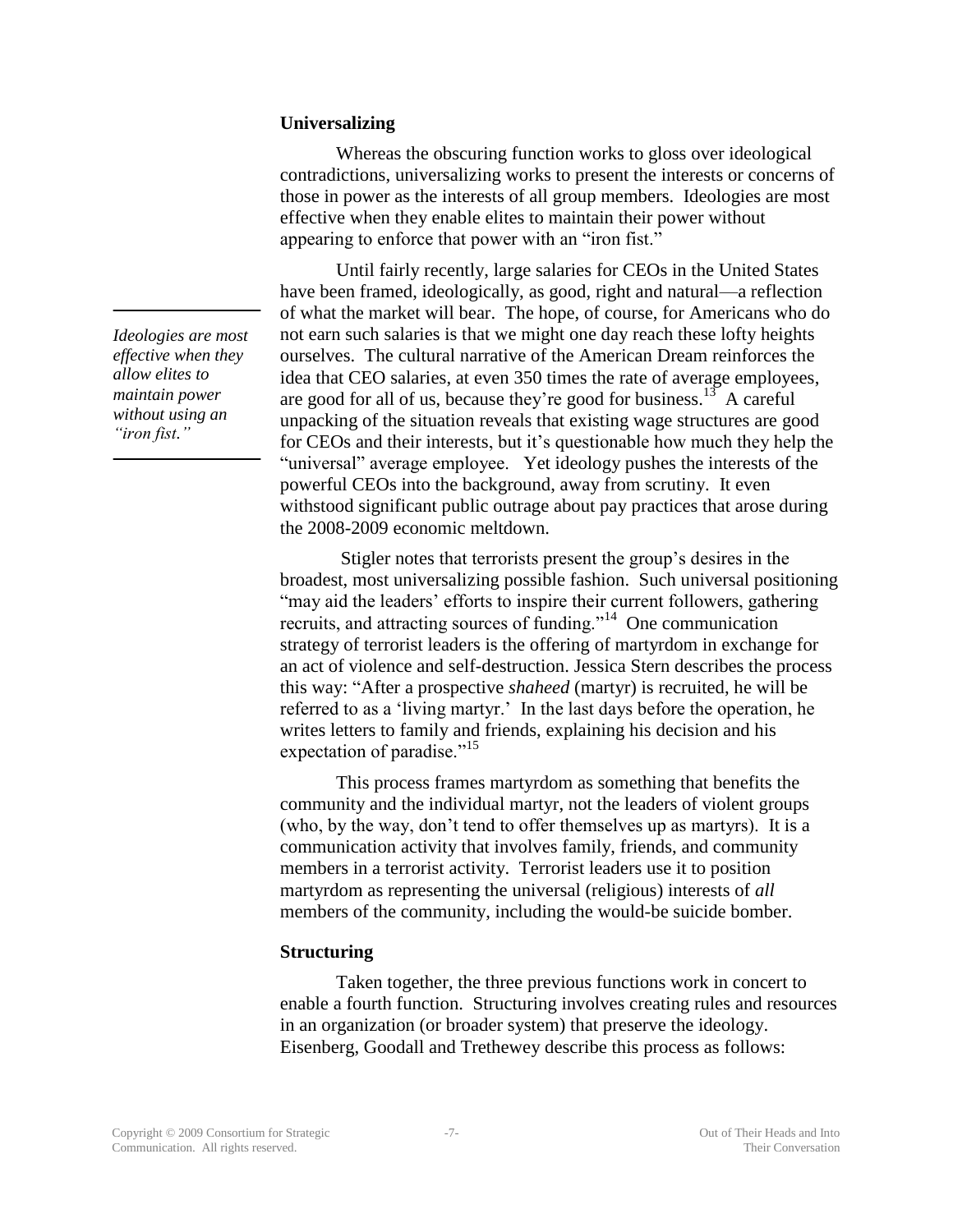Through ideological communication "power and control are not explicitly exercised as much as embedded in routine thoughts, actions, and [everyday] processes. Ideological control is subtle and indirect, but highly effective. . . . [It] works most effectively when the world view articulated by the ruling elite is actively taken up and pursued by subordinate groups.<sup>16</sup>

Like Mark Twain"s *Tom Sawyer* and his band of willing fence painters, ideological control benefits from the ability to create rules of the game that induce others (who may not be as well served by those rules) to play along.

The balance of powers in the U.S. Constitution is a good example of a structure that preserves the ideology of representative democracy. It is by design a conservative mechanism, meaning that if even two branches of government want to implement some course of action, the change can be prevented by the third. To make permanent changes to the status quo, it is necessary to have the active or at least passive consent of all three branches. As a result, the principles of representative democracy as they are written in current law automatically resist change. The default situation is for them to go on being reproduced as exactly they are.

*The structuring function of ideology explains why Islamist groups denounce democracy and work hard to establish Shari'a law.*

The structuring function of ideology also explains why extremist groups like al-Qaeda and the Taliban are so strident in denouncing democracy and so intent on establishing Shari'a law. They expend much rhetorical effort to cast democracy as a "religion" that amounts to polytheism. Abu Muhammad al Maqdisi, $17$  in a treatise entitled *Democracy: A Religion!,* goes on at length to explain why democracy means that men assume the duties of God because they presume to legislate rules. He exhorts, "So this is the freedom of democracy: to be free from Allah's religion and His legislation and exceeding His limits." Indonesian extremist Abu Bakr Basyir makes similar arguments:

> We want an Islamic state where Islamic law is not just in the books but enforced, and enforced with determination. There is no space and no room for democratic consultation. The shari'a is set and fixed, so why do we need to discuss it anymore? Just implement it!<sup>18</sup>

These positions come not just from extremist ideologues like al Maqdisi and Basyir. More mainstream Salafis who have recently come to power in Kuwait have set about placing restrictions on women that they interpret as being consistent with Shari'a law.<sup>19</sup> This is probably the first step in establishing overall rule by Shari'a, which the alliance responsible promised to do during its campaign.<sup>20</sup> In general, the push to establish Shari"a law and eliminate and prohibit democracy creates a structure that reproduces extremist ideology in everyday life in these communities. When community members actively uphold or fail to resist such laws, the ideology of extremists is, however unintentionally, preserved.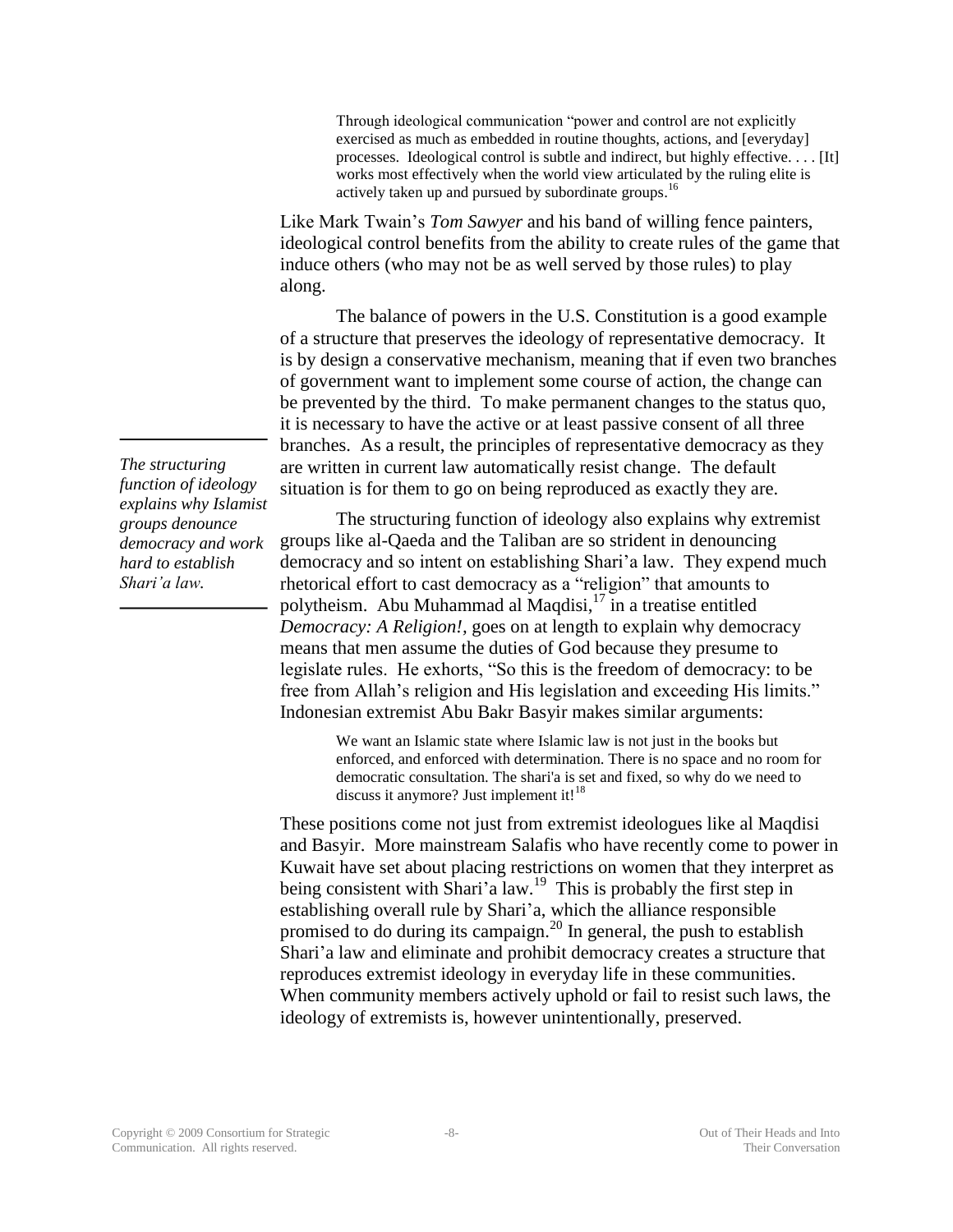## **RECOMMENDATIONS: IDEOLOGY COUNTERMEASURES**

Fortunately the four communicative functions of ideology described above also offer potential ways to contest the ideologies of extremist groups. Doing this requires a shift in attitude about ideology, away from the fixed-in-the-head view that is common now. We explain this further before addressing ways of intervening in the four functions, and raising a caution about or own ideology.

If we think of it as a communication process, ideology is an ongoing and changeable thing, not a fixed and stable "belief system." In other words, ideologies do not exist separate from the interactions that sustain them. They are made and remade in everyday conversations, in the stories and images of media, and in the practices of organizations and institutions. If we continue to treat ideology as something that is already "implanted" in individuals" or groups" heads, then removing that ideology is nearly impossible. It would require an "ideology transplant"—replacing one ideology with a new one.

If we think of ideology as a process that requires ongoing participation, then a less invasive approach to change is possible. Instead of having to do ideology transplants, we can take a preventive maintenance approach where ideology is changed bit by bit in interactions of everyday life. The fulcrums for change, even in ideological systems that appear rigid and unyielding, are conversations and stories. Conversations and narratives become a form of "transformational feedback" that can change senders, receivers, and entire ideological meaning systems. $21$ 

Local conversations can serve as pattern-interrupts that may encourage members of a system to begin reorganizing and reinterpreting their existing worldviews.<sup>22</sup> If we understand that ideology is an ongoing process that can be countered in everyday exchanges, the four functions described above can be used to direct us toward effective entry points for influencing those exchanges.

## **Challenge Assumptions, Beliefs, and Meanings**

The first function of ideology described above is naturalizing. Its objective is to turn certain ideas into taken-for-granted assumptions, beliefs, and meanings. If ideology seeks to make ideas seem fixed, objective, and "naturally occurring," then the appropriate countermeasure is to emphasize their variable, complicated, and subjective nature.

Efforts to challenge and complicate the meanings of "jihad" might, for example, amplify the voices of "centrist" Muslim scholars, like Shaykh Yusuf al-Qaradawi. In his latest book, *Fiqh al-Jihad,* Qaradawi argues for a "jihad of the new age." According to Halverson, jihad of the new age is "the notion that jihad should move away from violence "to the realm of

*The fulcrums for change, even in ideological systems that appear rigid and unyielding, are conversations and stories.*

*Emphasize the variable, complicated, and subjective nature of ideas like jihad.*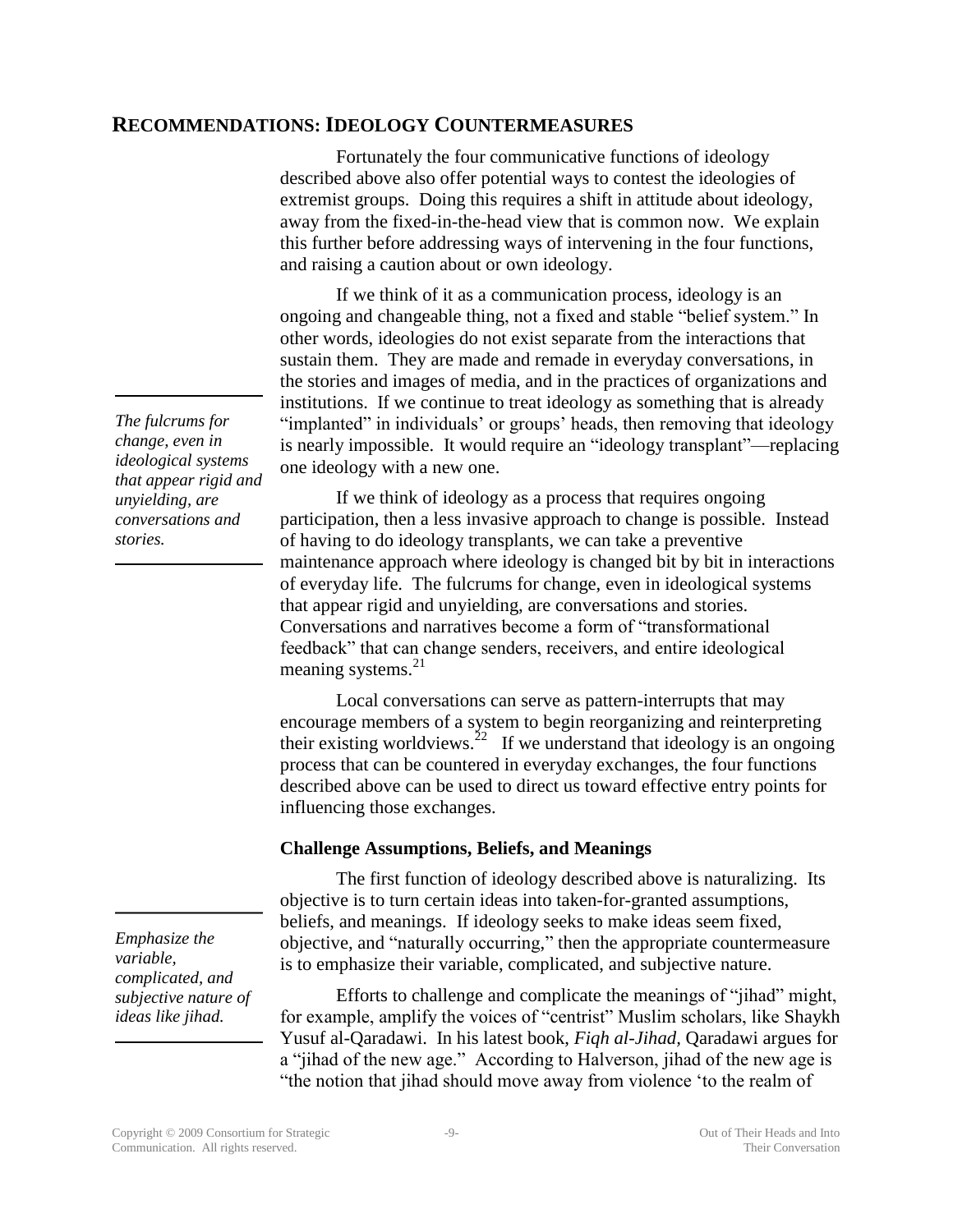ideas, media, and communication,' such as the internet, video, and satellite television $^{323}$ 

There is also a prominent Muslim leader from history who viewed jihad as a peaceful enterprise. Abdul Ghaffar Khan was an ethnic Pashtun, born in 1890 near the city of Peshawar before the modern nation-states of Afghanistan, Pakistan, and India, existed.<sup>24</sup> Much like today, Pashtun society was tribal, governed by an ancient honor code that emphasized hospitality, honor, and revenge. Around 1910, Abdul Ghaffar Khan began to travel from village to village, building schools, speaking out against tribal violence, and encouraging greater rights for women. Following the example of Mohandas Gandhi, he called for non-violent protest against British rule on the Northwestern Frontier. Khan founded the *Khudai Khidmatgars* (Servants of God), a disciplined "army" of nonviolent soldiers. At its peak, the Servants of God included 100,000 Muslims, each of whom took the following oath:

I am a Servant of God, and as God needs no service, but serving His creation is serving Him, I promise to serve humanity in the name of God; I refrain from violence and from taking revenge, I promise to forgive those who oppress me or treat me with cruelty.

Khan died in 1988. In contemporary Pashtun society his message is almost forgotten, submerged in the naturalization of violent jihad. However it remains a potent resource for encouraging questions, and thereby denaturalizing often unquestioned assumptions about jihad as a violent enterprise.

## **Target Contradictions**

The second function of ideology is to obscure contradictions. It works to smooth over tensions, inconsistencies and paradoxes that question the logic of a particular way of thinking. The appropriate countermeasure is to push contradictions into the open wherever possible.

As we noted above, a major contradiction for Islamist extremists is the tendency of their operations to kill innocent people, especially Muslims. After the  $9/11$  attacks, prominent Muslims, including scholars<sup>25</sup> and other leaders<sup>26</sup> condemned the killing of innocent people. It is widely believed that the Iraqi terrorist Abu Musab al-Zarqawi and his organization, al-Qaeda in Iraq, perished because they killed innocent Muslims, a practice al-Qaeda leadership pleaded with them to stop. $27$ 

This issue continues to dog al-Qaeda. In a recent Q&A session with supporters,<sup>28</sup> Ayman al-Zawahiri was peppered with questions like this:

> Many people in the Islamic World and the Land of Haramin in particular complains that Al-Qaeda organization was behind many operations that targeted innocents civilians and Muslims within the Islamic nations and many Muslims

*A major contradiction for Islamist extremists is the tendency of their operations to kill innocent people, especially Muslims.*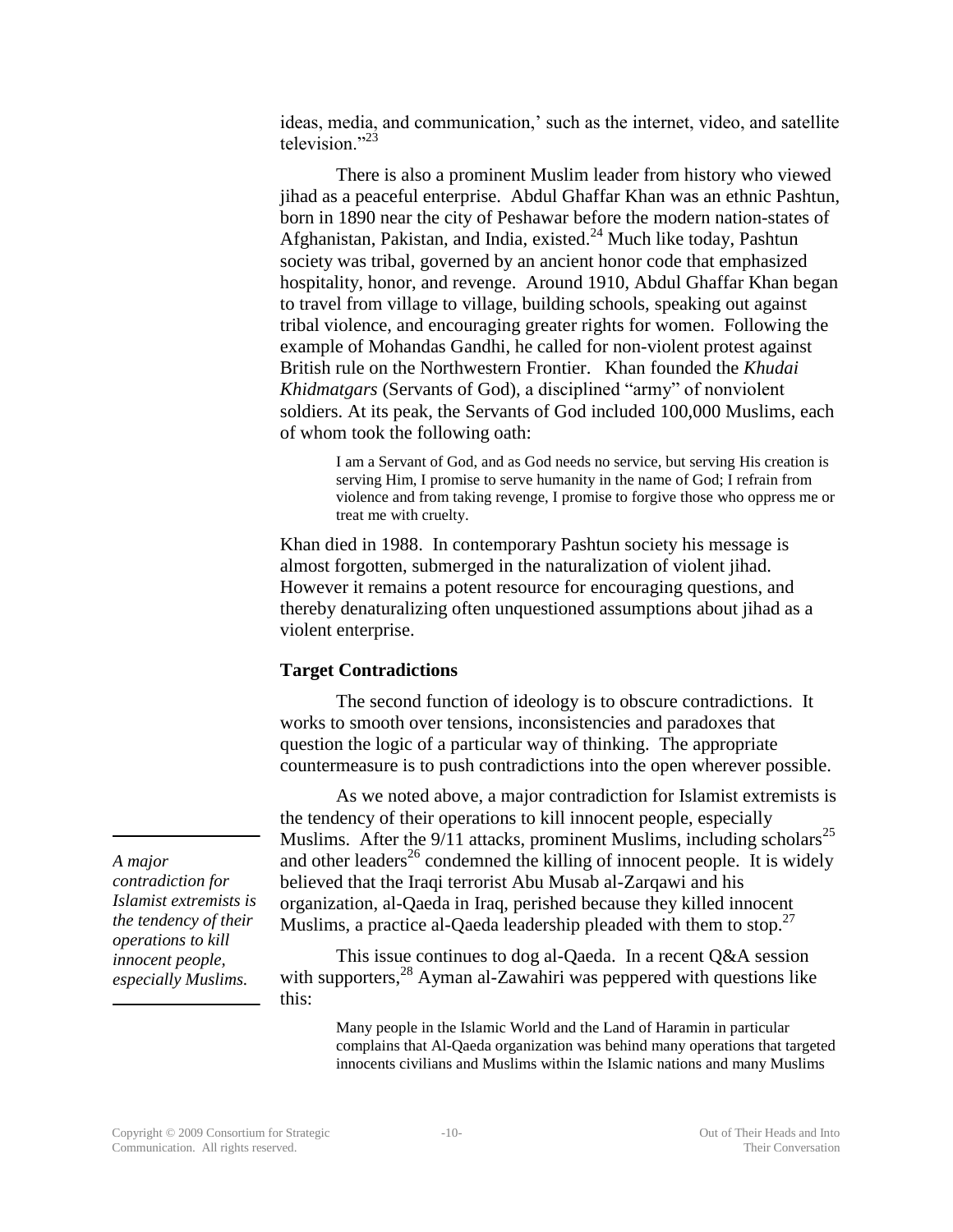and children died as a result of such operations, do you think not that you are shedding prohibited and innocents blood (TC: according to the Islamic Sharia)?

#### And this:

What's your opinion on the daily civilian victims of al-Qa'idah's bombings in Iraq and other Muslim countries? If the US is your enemy, what have these civilians done to deserve this? Their loved ones grieve for their loss and they having nothing to do with this conflict. Aren't they monotheist Muslims?

To answer these questions, al-Zawahiri was at pains to give complicated explanations about exceptions to the rules, and circumstances where it really was permissible to kill innocent Muslims.

The fact that al-Qaeda has expended so much effort defending themselves on this issue indicates that they see it as a significant vulnerability. As Jarret Brachman concluded, "whatever he [Zawahiri] is ranting about is what he's most concerned about."<sup>29</sup> There are undoubtedly other such contradictions for al-Qaeda and other extremists groups. The more they can be kept in the public eye, the harder they are to obscure.

## **Engage Key Leaders and Groups**

Politics is fundamentally about conflicting interests between groups. The universalizing function of ideology manages political difference by presenting the interests or concerns of people in power as the interests of all group members. The countermeasure to universalizing, then, is promoting, highlighting and amplifying the competing interests of subgroups that an ideology tries to unite.

For example, U. S. government agencies would do well to amplify the local narratives of Muslim youth who recognize the politically motivated and narrowly self-interested messages of their own extremist religious leaders. Last year, an expose published in the *New York Times* suggested that young people are growing disillusioned with religious leaders whose call to violence has restricted and narrowed their lives. Young people are questioning the authenticity of religious leaders, and even poking fun at them. They warn one another not to give their cellphone numbers to religious men. "If he knows the number, he"ll steal the phone"s credit," the journalist said. "The sheiks are making a society of nonbelievers."<sup>30</sup> By calling into question their motivations and authority to lead, local members of communities are crafting a counter narrative about the negative consequences of suicide missions and, by extension, the value of martyrdom. In effect, they are countering the "universalizing" function of martyrdom narratives that their leaders circulate.

This situation shows us that there are always multiple ideologies at work in a given contested population, even if some may be more dominant than others. David Kilcullen argues that we have effectively lumped all

*We have effectively lumped all extremists into one group, glossing over potential ideological fissures.*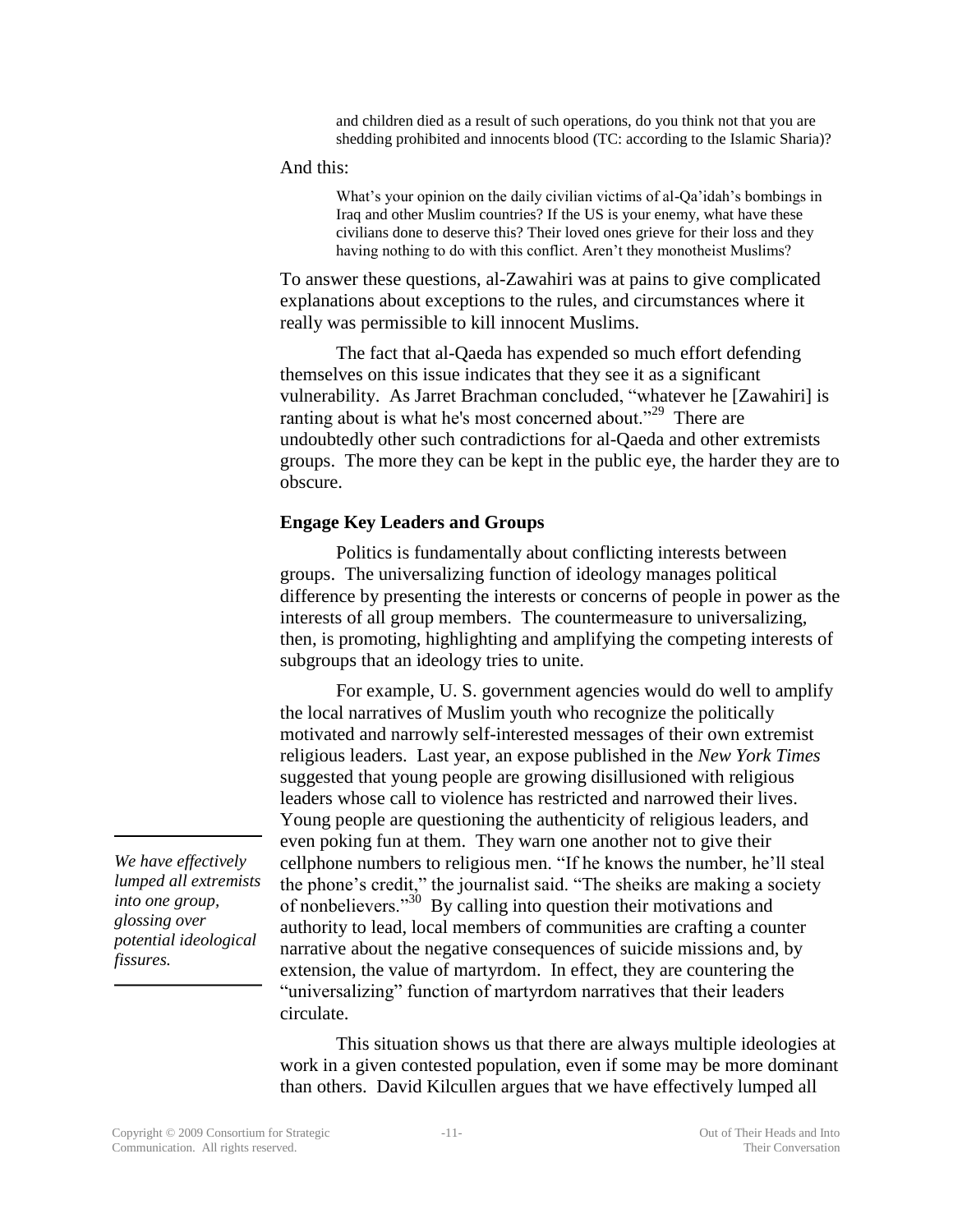extremists in the same group, thereby glossing over the ideological fissures that may offer the potential for effective intervention. Specifically he says, we have been "insufficiently agile in distinguishing different and contradictory forms of extremism from each other and have failed to listen to Muslim allies who understand the problem and potential solutions in more nuanced detail than we do." As a result, we have unintentionally unified these disparate groups with their contradictory and competing ideologies in the "face of a [singular] common external foe."<sup>31</sup>

It is very important to avoid actions that support this kind of ingroup/out-group comparison. Extremists are a (would be) in-group with their audience, and their adversaries in the West are the out-group. It is well known that when groups are evaluated on *common criteria* that lead the in-group to be judged positively and the out-group to be evaluated negatively, solidarity with an in-group and bias against an out-group are amplified,<sup>32</sup> promoting universalization of in-group interests. We can disrupt this process by disaggregating the extremists and constructing them as outsiders relative to other subgroups. By supporting those community members who call extremist leaders out on their self-interested goals, we can help discourage and dampen the universalizing function of extremist ideology.

## **Breach Structures**

The last function of ideology, structuring, involves creating rules and resources in a social system that favor reproduction of the ideology. Because these structures become institutionalized, they can be the most difficult to counteract. Obviously then, attempts should be made to prevent these structures from being put into place to begin with. Failing that, countermeasure best practices place stress on the structures and/or promote alternatives that might replace, undermine, or circumvent them.

New media have significant potential for undermining existing structure and creating new structure. Authoritarian governments realize this, and take steps to limit their use. For example, earlier this year in advance of the anniversary of the Tiananmen Square massacre China shut down the micro-blogging service Twitter  $^{33}$  During the recent Iranian election unrest, authorities shut down text messaging services.<sup>34</sup>

A terrorism-related example is the 2008 anti-FARC protests in Colombia. The case is too complex to go into fully here. But in late 2007, after years of conflict with the government, efforts developed to achieve the release of FARC kidnapping victims. A structure of intermediaries helped the guerillas negotiate with the government. In effect, this created a structure in which the FARC was treated as a legitimate group with legitimate interests, i.e. a group that deserved to be engaged by the government.

*New media have significant potential for undermining existing structure and creating new structure.*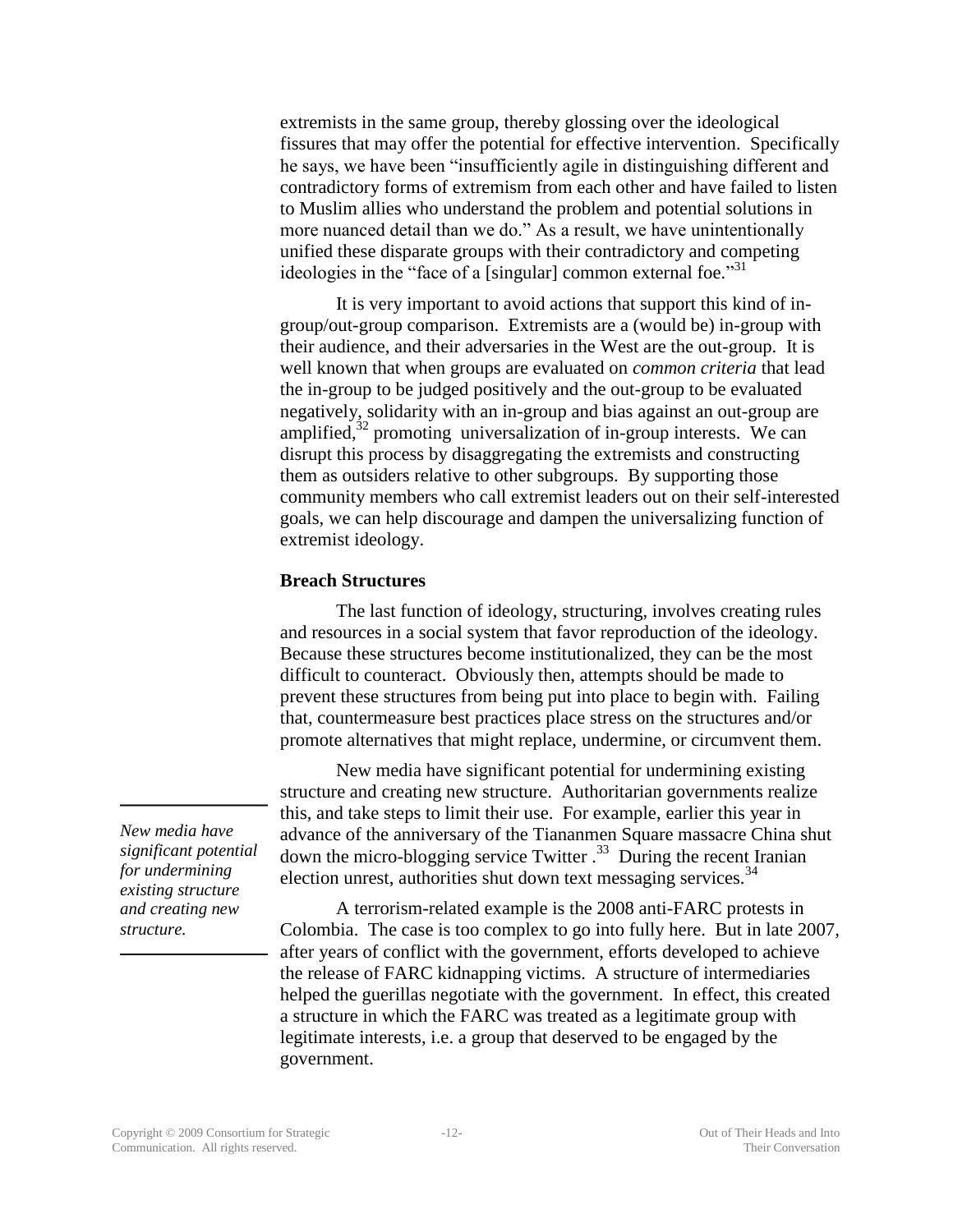Several hostage releases took place and things seemed to be proceeding well. Then a planned hostage release in December 2007 went wrong when the FARC promised to release a young hostage they did not, in fact, hold. A public backlash against the group developed, and a Facebook group was launched to organize opposition. Only weeks later, in February 2008, an anti-FARC protest took place involving an estimated 4.8 million Colombians, and there were simultaneous protests in 44 other countries around the world.<sup>35</sup> While Facebook did not cause the protests, it was a vehicle for organizing them and undermining the balance of power that existed between the guerillas and the government. It diminished the guerillas" social capital and ideological power.

Another example shows how new communication technology circumvents intact ideological structures. In Saudi Arabia, the sexes are segregated and young women are not allowed to interact with young men and would-be suitors. Women are sometimes engaged before they are allowed even a phone call with their partner. Generally, this segregation is not questioned. However, social networking sites provide a way around rules that forbid women from speaking to male strangers. As one young woman explained, "with the phone, everyone can agree that is forbidden, because Islam forbids a stranger to hear your voice. Online he only sees your writing, so that's slightly more open to interpretation."<sup>36</sup>

*External action can also create conditions that stress meaning systems and leadership structures.*

> External action can also create conditions that stress meaning systems and leadership structures. A recent ideological clash between Abu Muhammad al-Maqdisi and his some of his younger and more radical audience members has been amplified by Western analysts. Earlier this year, Maqdisi cited reports by the Combating Terrorism Center at West Point to reassure his audience that he was, indeed, a hard-liner and bemoaned the fact that Westerners seem to understand his message better than his own community.<sup>37</sup> Forcing extremists to have to account for their positions and to reinforce and make explicit their own ideological positions, rather than assume that those positions are taken-for-granted, stresses leadership structures and can push systems to their breaking points.

## **WHAT'S GOOD FOR THE GOOSE…**

*Our own contradictions are being exploited by extremist groups using the methods above.*

We conclude with a cautionary note that the techniques we just proposed cut both ways. For example, our own contradictions—smoothed over by the obscuring function of our ideology—are being exploited by extremist groups using the methods above. Our assumptions of our moral superiority, grounded in the democratic principles of the constitution, should serve as a shining light to those living under oppressive regimes. Yet when our practices do not match the democratic ideals that we claim to abide by, the fissures in our own ideologies become apparent. They are used, often immediately, as fodder by extremists against us. Admiral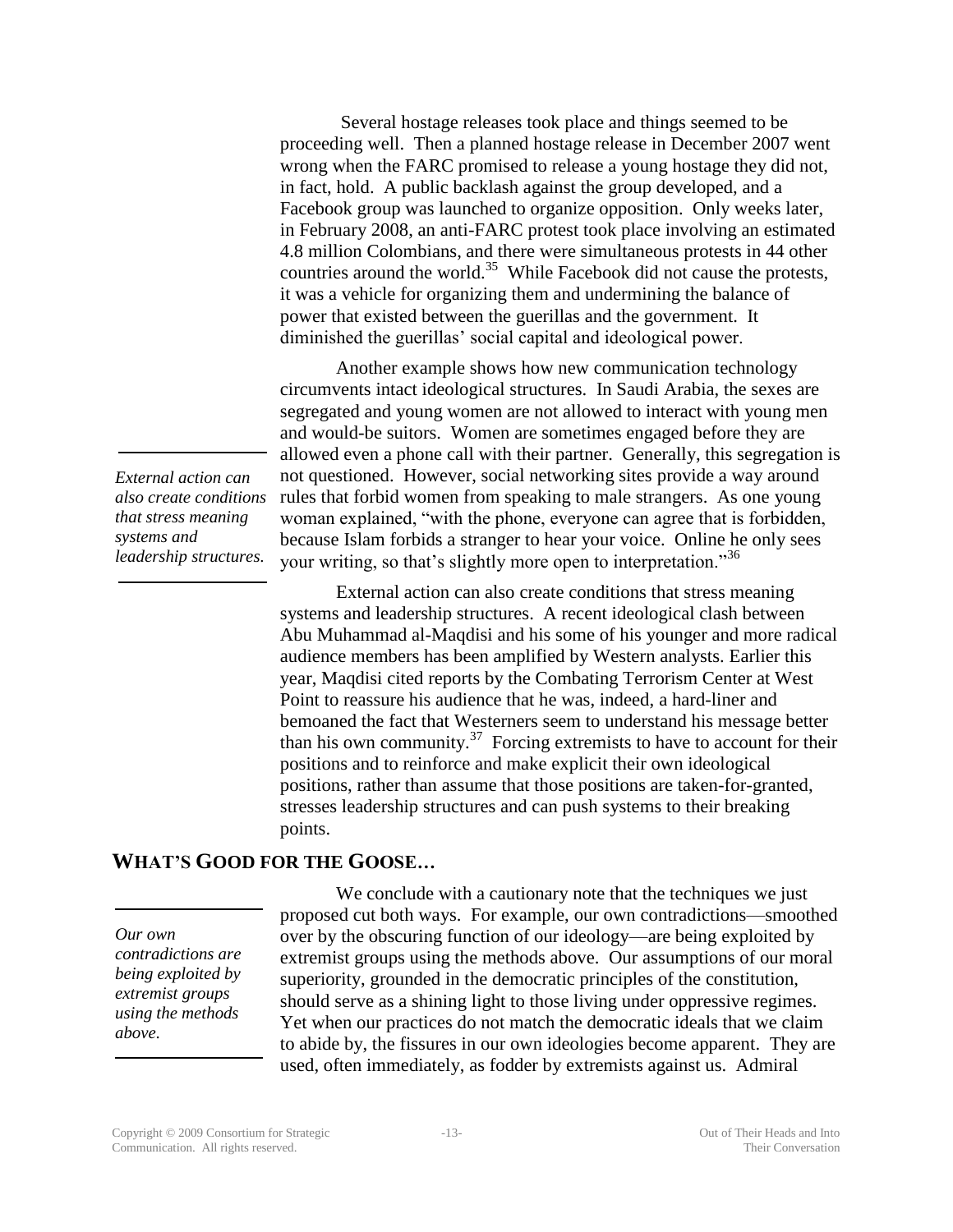Michael Mullen, Chairman of the Joint Chiefs of Staff, made this point succinctly in his recent essay:

> Our enemies regularly monitor the news to discern coalition and American intent as weighed against the efforts of our forces. When they find a "say-do" gap—such as Abu Ghraib—they drive a truck right through it. So should we, quite frankly. We must be vigilant about holding ourselves accountable to higher standards of conduct and closing any gaps, real or perceived, between what we say about ourselves and what we do to back it up.  $\frac{3}{8}$

In other words, in addition to resisting the ideology of the Bad Guys, the United States must at all costs avoid giving our adversaries ammunition with which to challenge our assumptions, target our contradictions, engage our groups, and breach our structures. The perspective on ideology we have outlined here—as something that is in-play in communication systems rather than fixed in individuals" heads—offers a way of understanding how we can best achieve that goal.

Finally, it is important to remember that there is no good reason we can"t beat the extremists at their own game. After all, the U.S. is home to the best storytellers in the world—from Hollywood to Anytown, USA. No one anywhere understands the power of narratives to shape strategic and political outcomes any better than we do. Our challenge is not one of creativity or talent or narrative, nor is it that we lack a "message."

What we have lacked is a *communicative* understanding of a seemingly old and irrelevant idea—ideology. It is capable of providing useful historical knowledge and practical insight into where, how, and why strategic communication and counter-narratives can be successful. In the end, "hearts and minds" are not likely to be won by our ideas alone. That is the old way of thinking about ideology. Instead they will be won by the power of our narratives to disrupt the everyday circulation and easy cultural acceptance of extremist ideology, and by the force of our own example.

*In the end, "hearts and minds" are not likely to be won by our ideas alone.*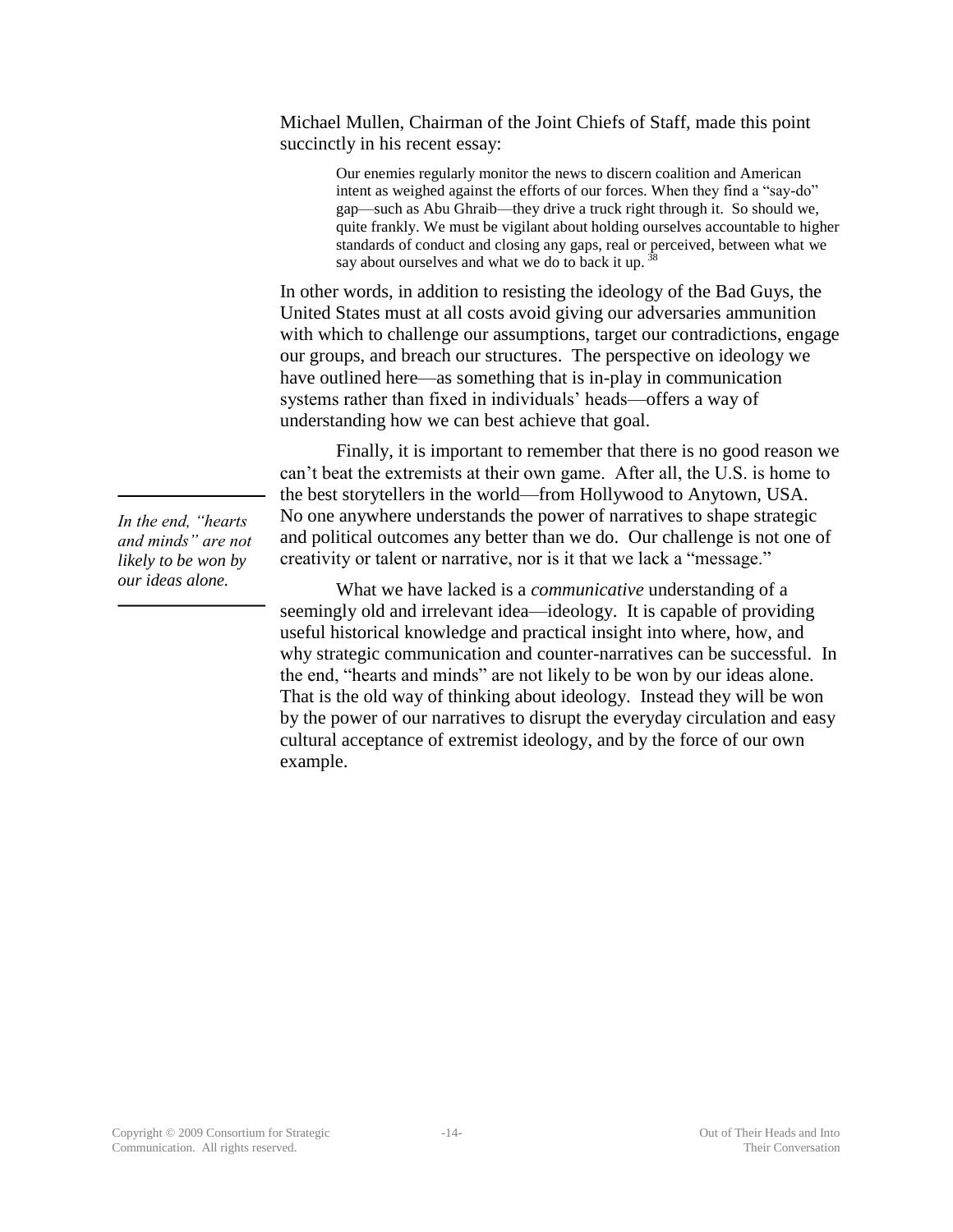## **REFERENCES**

2 Stigler, A. L. (2007). *Countering ideological support for terrorism*. Paper presented at the International Studies Association Conference, p. 8.

 $3$  See, for example, an overview of ethnographic evidence in Baumann, G. (2005). "Grammars of Identity/Alterity: A Structural Approach," in G. Baumann and A. Gingrich (eds.), *Grammars of Identity/Alterity: A Structural Approach*, pp. 18-48*.* New York: Berghahn Books. See also Baumann, G. (1999) *The Multicultural Riddle: Rethinking National, Ethnic, and Religious Identities.* London: Routledge. For an earlier study of the ideological process of Islamism, see his (1987) *National Integration and Local Integrity*. New York: Oxford University Press. For an account of everyday lived experiences in Iraq and Afghanistan from the perspective of an award-winning journalist, see Dexter Filkens (2008) *The Forever War.* New York: Knopf.; for an example of an award-winning novel that treats the process of radicalism in relation to identity and culture, see Mohsin Hamid (2007), *The Reluctant Fundamentalist*. Orlando, FL: Houghton Mifflin Harcourt.

<sup>4</sup> Therborn, J. (1999). *The ideology of power and the power of ideology*. Verso.

<sup>5</sup> These functions of ideology were outlined in Mumby, D. K. (1988). The political function of narrative in organizations. *Communication Monographs, 54*, 113-127. We have provided them with shorthand names here for explanatory convenience.

<sup>6</sup> Qutb, S. (1991). *Milestones (revised ed.)* Burr Ridge, IL: American Trust Publications.

 $7$  Goodall, H. L., Trethewey, A., & McDonald, K. (2008). Strategic ambiguity, communication, and public diplomacy in an uncertain world: Principles and practices. In S. Corman, A. Trethewey, & H. L. Goodall (Eds.), Weapons of mass persuasion: Strategic communication in the struggle against violent extremism (pp.27-38)*.* New York: Peter Lang.

<sup>8</sup> Deetz, S. (1992). Democracy in an age of corporate colonization. Albany, NY: State University of New York Press.

9 Saheeh Al-Bukhari, Volume 4, Book 53, Number 391.

<sup>10</sup> Bar, S. (2004) The religious sources of Islamic terrorism. *Hoover Institution Policy Review*. Available online.

 $11$  Al-Sharq Al-Awsat (London), July 19, 2003. Available online.

<sup>12</sup> Wiktorowicz, Q. and Kaltner, J. (2003). Killing in the name of Islam: Justification for September 11. *Middle East Policy Journal, 10(2)*. Available online.

<sup>13</sup> AFL-CIO (2009). 2008 trends in CEO pay. Available online.

<sup>14</sup> Stigler, L. A. (2007). *Countering ideological support for terrorism*. Paper presented at the International Studies Association conference, p. 7.

<sup>15</sup> Stern, J. (2003). *Terror in the name of God: Why religious militants kill.* New York: Harper Collins, p. 51.

<sup>16</sup> Eisenberg, E., Goodall, H. L., Jr., & Trethewey, A. (2007). *Organizational Communication: Balancing creativity and constraint, 5th ed.* New York: Bedford/St. Martins, p. 171.

<sup>17</sup> Maqdisi, *Democracy: A Religion!* (Available through Opensource.gov)

<sup>18</sup> Staff (2006). Indonesian Islamist Abu Bakar Bashir: "It is Not Demoracy That We Want, but Allah-cracy!" MEMRI Special Dispach No. 1285. Available online.

<sup>19</sup> Etheridge, J. (2008, June 18). Kuwait's empowered Islamists question all things Western. *Christian Science Monitor*. Available online.

<sup>1&</sup>lt;br><sup>1</sup> For a representative sample of Birmingham School critique, please see Meenakshi Gigi Durham and Douglas Kellner (eds.), (2005). *Media and Cultural Studies: Keyworks.* London: Blackwell. For broader range of critique that draws on both Birmingham and Frankfurt Schools, see Stephen E. Bronner and Douglas Kellner (eds.), (1989) *Critical Theory and Society: A Reader*. London: Routledge.